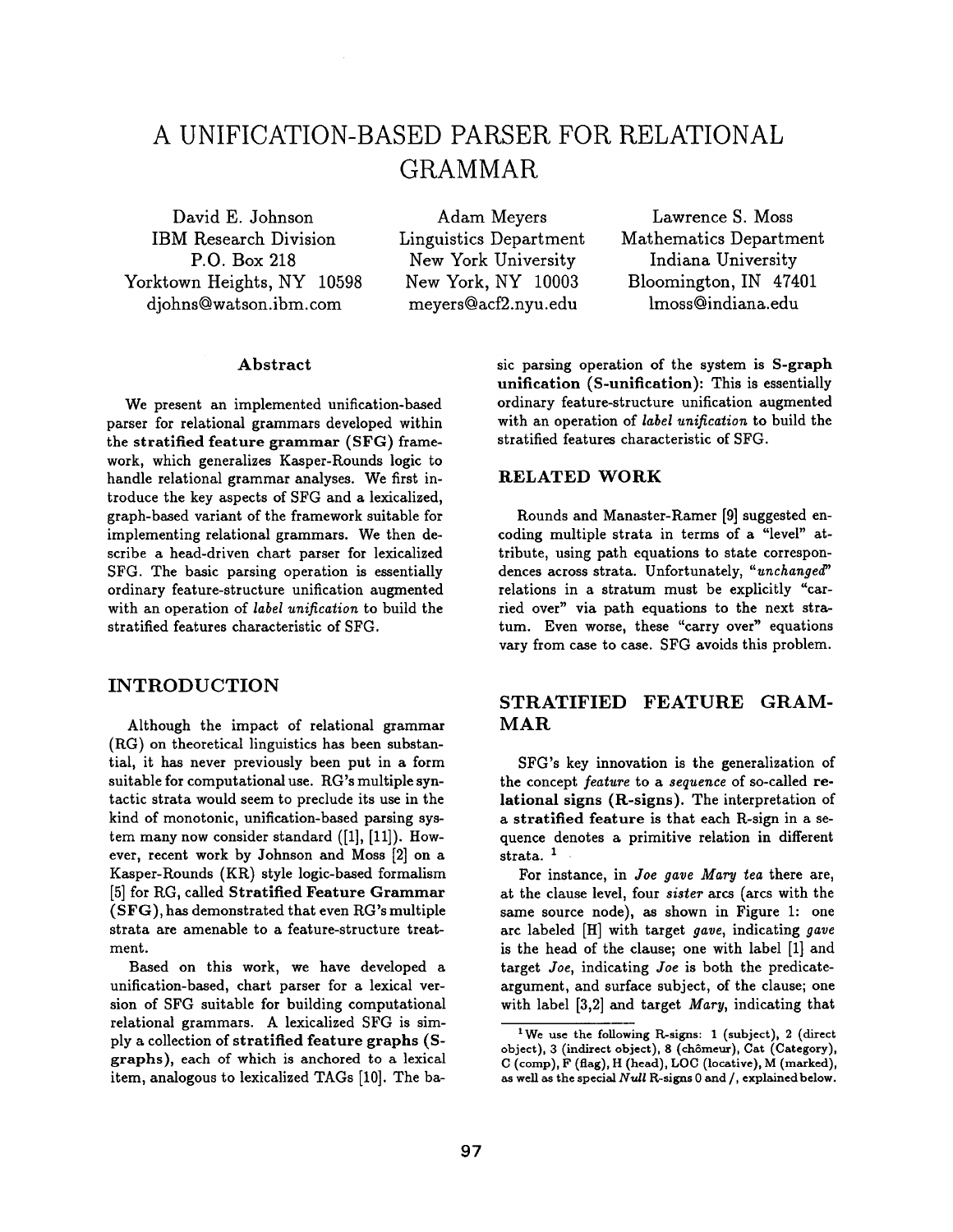$[Cat]$  s **[1] Joe**   $[H]$  gave **[3, 2] Mary [2, 8] tea** 

Figure 1: S-graph for *Joe gave Mary tea.* 

*Mary* is the predicate-argument indirect object, but the surface direct object, of the clause; and one with label [2,8] and target *tea,* indicating *tea*  is the predicate-argument direct object, but surface chômeur, of the clause. Such a structure is called a stratified feature graph (S-graph).

This situation could be described in SFG logic with the following formula (the significance of the different label delimiters (,), [, ] is explained below):

> $R1 :=$  [H]: gave  $\wedge$  [1]: Joe  $\wedge$   $[3, 2)$ : Mary  $\wedge$   $[2, 8)$ : tea.

In RG, the clause-level syntactic information captured in R1 combines two statements: one characterizing *gave as* taking an initial 1, initial 2 and initial 3 (Ditransitive); and one characterizing the concomitant "advancement" of the 3 to 2 and the "demotion" of the 2 to 8 (Dative). In SFG, these two statements would be:

 $Ditransitive :=$  $[H]:$  gave  $\wedge$  [1): T  $\wedge$  [2): T  $\wedge$  [3): T; Dative :=  $(3, 2): T & (2, 8): T$ .

Ditransitive involves standard Boolean conjunction  $(\wedge)$ . Dative, however, involves an operator,  $\&$ , unique to SFG. Formulas involving  $\&$  are called *extension formulas* and they have a more complicated semantics. For example, Dative has the following informal interpretation: Two distinct arcs with labels 3 and 2 may be "extended" to (3,2) and (2,8) respectively. Extension formulas are, in a sense, the heart of the SFG description language, for without them RG analyses could not be properly represented.<sup>2</sup>

RG-style analyses can be captured in terms of rules such as those above. Moreover, since the above formulas state positive constraints, they can be represented as S-graphs corresponding to the minimal satisfying models of the respective formulas. We compile the various rules and their combinations into Rule Graphs and associate sets of these with appropriate lexical anchors, resulting in a lexicalized grammar.<sup>3</sup>

S-graphs are formally feature structures: given a collection of sister arcs, the stratified labels are required to be functional. However, as shown in the example, the individual R-signs are not. Moreover, the lengths of the labels can vary, and this crucial property is how SFG avoids the "carry over" problem. S-graphs also include a strict partial order on arcs to represent linear precedence (cf. [3], [9]). The SFG description language includes a class of linear precedence statements, e.g.,  $(1] \prec (H)$  means that in a constituent "the final subject precedes the head".

Given a set  $RS$  of R-signs, a (stratified) feature (or label) is a sequence of R-signs which may be closed on the left or right or both. Closed sides are indicated with square brackets and open sides with parentheses. For example, [2, 1) denotes a label that is closed on the left and open on the right, and [3, 2, 1, 0] denotes a label that is closed on both sides. Labels of the form  $\left[\cdots\right]$  are called (totally) closed; of the form  $(\cdots)$  (totally) open; and the others partially closed (open) or closed (open) on the right (left), as appropriate.

Let  $\mathcal{BL}$  denote the set of features over  $\mathcal{RS}^*$ .  $\mathcal{BL}$ is partially ordered by the smallest relation  $\square$  permitting *eztension* along open sides. For example,

 $(3) \sqsubseteq (3,2) \sqsubseteq [3,2,1) \sqsubseteq [3,2,1,0].$ 

Each feature  $l$  subsuming  $(\sqsubseteq)$  a feature f provides a partial description of f. The left-closed bracket [ allows reference to the "deepest" *(initial)* R-sign of a left-closed feature; the right-closed bracket ] to the "most surfacy" (final) R-sign of a right-closed feature. The totally closed features are maximal (completely defined) and with respect to label unification, defined below, act like ordinary (atomic) features.

Formal definitions of *S-graph* and other definitions implicit in our work are provided in [2].

<sup>2</sup>We gloss over many technicalities, e.g., the SFG notion *data justification* and the formal semantics of stratified features; cf. [2].

<sup>&</sup>lt;sup>3</sup> We ignore negative constraints here.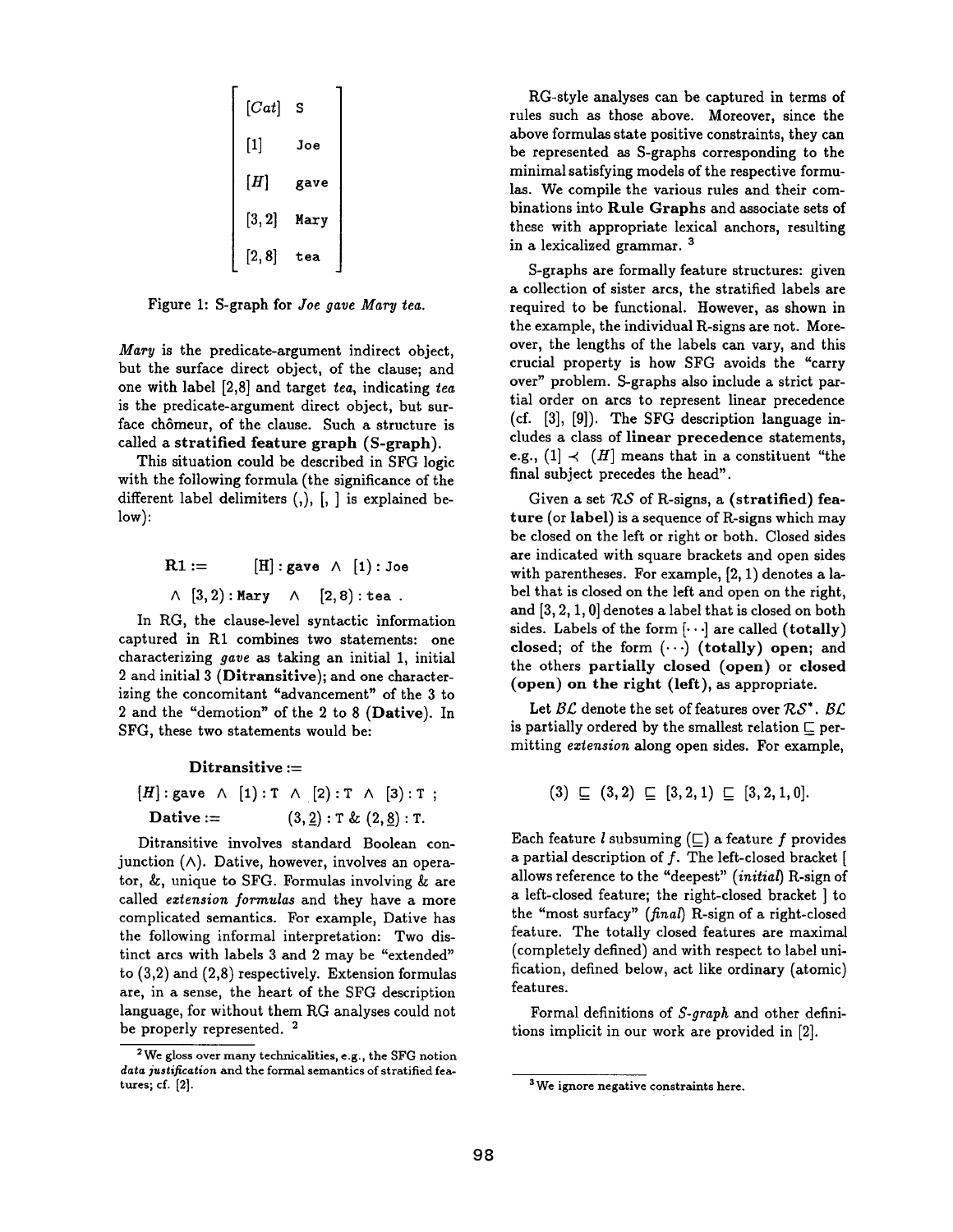# **AN EXAMPLE**

Figure 2 depicts the essential aspects of the Sgraph for *John seemed ill.* Focus on the features [0,1] and [2,1,0], both of which have the NP *John*  as target (indicated by the  $\overrightarrow{1}$ 's). The R-sign 0 is a member of Null, a distinguished set of R-signs, members of which can *only* occur next to brackets [ or ]. The prefix  $[2,1)$  of the label  $[2,1,0]$  is the SFG representation of RG's unaccusative analysis of adjectives. The suffix  $(1,0]$  of  $[2,1,0]$ ; the prefix  $[0,1)$  of the label  $[0,1]$  in the matrix clause; and the structure-sharing collectively represent the raising of the embedded subject (cf. Figure 3).

Given an S-graph G, *Null* R-signs permit the definitions of the predicate-argument graph, and the surface graph, of G. The predicateargument graph corresponds to all arcs whose labels do *not begin* with a *Null* R-sign; the relevant R-signs are the *first* ones. The surface graph corresponds to all arcs whose labels do *not end*  with a *Null* R-sign; the relevant R-signs are the *final* ones. In the example, the arc labeled [0,1] is not a predicate-argument arc, indicating that *John* bears no predicate-argument relation to the top clause. And the arc labeled  $[2,1,0]$  is not a surface arc, indicating that *John* bears no surface relation to the embedded phrase headed by *ill.* 

The surface graph is shown in Figure 4 and the predicate-argument graph in Figure 5. Notice that the surface graph is a tree. The treehood of surface graphs is part of the definition of S-graph and provides the foundation for our parsing algorithm; it is the SFG analog to the "context-free backbone" typical of unificationbased systems [11].

## LEXICALIZED SFG

Given a finite collection of rule graphs, we could construct the finite set of S-graphs reflecting all consistent combinations of rule graphs and then associate each word with the collection of derived graphs it anchors. However, we actually only construct all the derived graphs *not* involving extractions. Since extractions can affect almost any arc, compiling them into lexicalized S-graphs would be impractical. Instead, extractions are handled by a novel mechanism involving multi-rooted graphs (of. Concluding Remarks).

We assume that all lexically governed rules such as Passive, Dative Advancement and Raising are compiled into the lexical entries governing them.



Figure 2: S-graph for *John seemed ill* 



Figure 3: Raising Rule Graph



Figure 4: Surface Graph for *John seemed ill* 



**Figure** 5: Predicate-Argument Graph for *John seemed ill*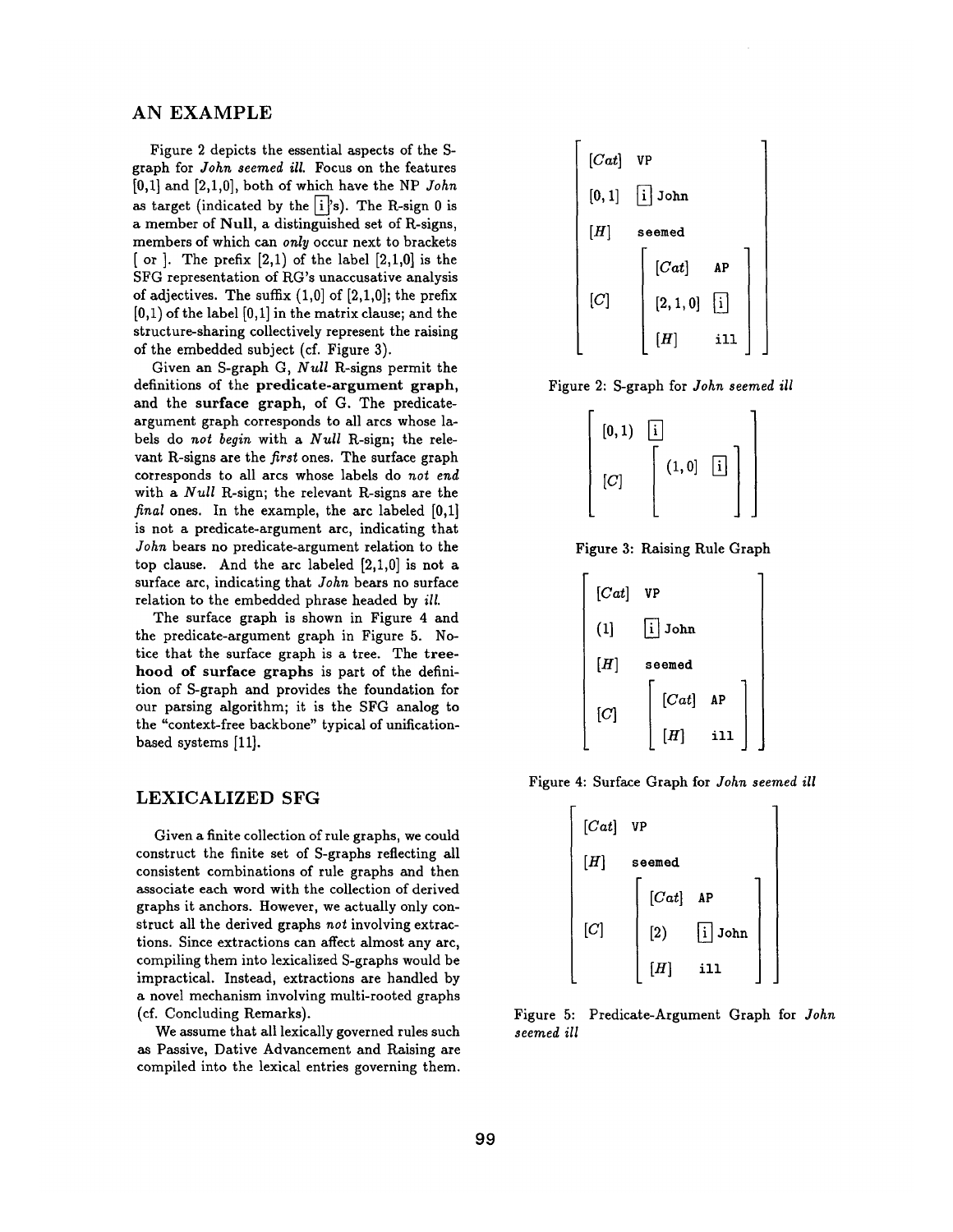Thus, *given* has four entries (Ditransitive, Ditransitive  $+$  Dative, Passive, Dative  $+$  Passive). This aspect of our framework is reminiscent of LFG [4] and HPSG [7], except that in SFG, relational structure is transparently recorded in the stratified features. Moreover, SFG relies neither on LFGstyle annotated CFG rules and equation solving nor on HPSG-style SUBCAT lists.

We illustrate below the process of constructing a lexical entry for *given* from rule graphs (ignoring morphology). The rule graphs used are for Ditransitive, Dative and (Agentless) Passive constructions. Combined, they yield a ditransitivedative-passive S-graph for the use of *given* occurring in *Joe was given tea* (cf. Figure 6).

#### Dltransitive:

| $[H]% \centering \subfloat[\centering]{{\includegraphics[scale=0.2]{img10.png} }}% \qquad \subfloat[\centering]{{\includegraphics[scale=0.2]{img11.png} }}% \caption{(Adaptive image) Set size produced in our classification example (panel left). } \label{fig:3}$ | given |
|----------------------------------------------------------------------------------------------------------------------------------------------------------------------------------------------------------------------------------------------------------------------|-------|
| $\left[ 3\right)$                                                                                                                                                                                                                                                    |       |
| $\left[ 2\right)$                                                                                                                                                                                                                                                    |       |
| $\left[1\right)$                                                                                                                                                                                                                                                     |       |

DATive:

$$
\left[\begin{array}{c} (2,8) \\ (3,2) \end{array}\right]
$$

 $DI \sqcup$  $DATA:$ 

| $[H]% \centering \subfloat[\centering]{{\includegraphics[scale=0.2]{img10.png} }}% \qquad \subfloat[\centering]{{\includegraphics[scale=0.2]{img11.png} }}% \caption{(Adaptive image) Set size produced in our classification example (panel left). } \label{fig:3}$ | given |
|----------------------------------------------------------------------------------------------------------------------------------------------------------------------------------------------------------------------------------------------------------------------|-------|
| [3, 2)                                                                                                                                                                                                                                                               |       |
| [2, 8)                                                                                                                                                                                                                                                               |       |
| $[1]$                                                                                                                                                                                                                                                                |       |

PASsive:

| (2,1)   |  |
|---------|--|
| [1,8,0] |  |



Figure 6: S-graph for *Joe was given iea.* 

$$
\begin{pmatrix}\nD I \cup D A T\n\end{pmatrix} \cup P A S:\n\begin{bmatrix}\n[H] & \text{given} \\
[3, 2, 1) \\
[2, 8)\n\end{bmatrix}
$$

The idea behind **label unification** is that two compatible labels combine to yield a label with maximal nonempty overlap. Left (right) closed labels unify with left (right) open labels to yield left (right) *closed* labels. There are ten types of label unification, determined by the four types of bracket pairs: totally closed (open), closed only on the left (right). However, in parsing (as opposed to building a lexicalized grammar), we stipulate that successful label unification must result in a *totally closed label*. Additionally, we assume that all labels in well-formed lexicalized graphs (the input graphs to the parsing algorithm) are at least partially closed. This leaves only four cases:

Case 1.  $[\alpha] \sqcup [\alpha] = [\alpha]$ **Case 2.**  $[\alpha] \sqcup [\alpha \beta] = [\alpha \beta]$ Case 3.  $(\alpha) \sqcup [\beta \alpha] = [\beta \alpha]$ **Case 4.**  $[\alpha \beta] \sqcup (\beta \gamma] = [\alpha \beta \gamma]$ 

Note:  $\alpha, \beta, \gamma \in RS^*$  and  $\beta$  is the longest common, nonempty string.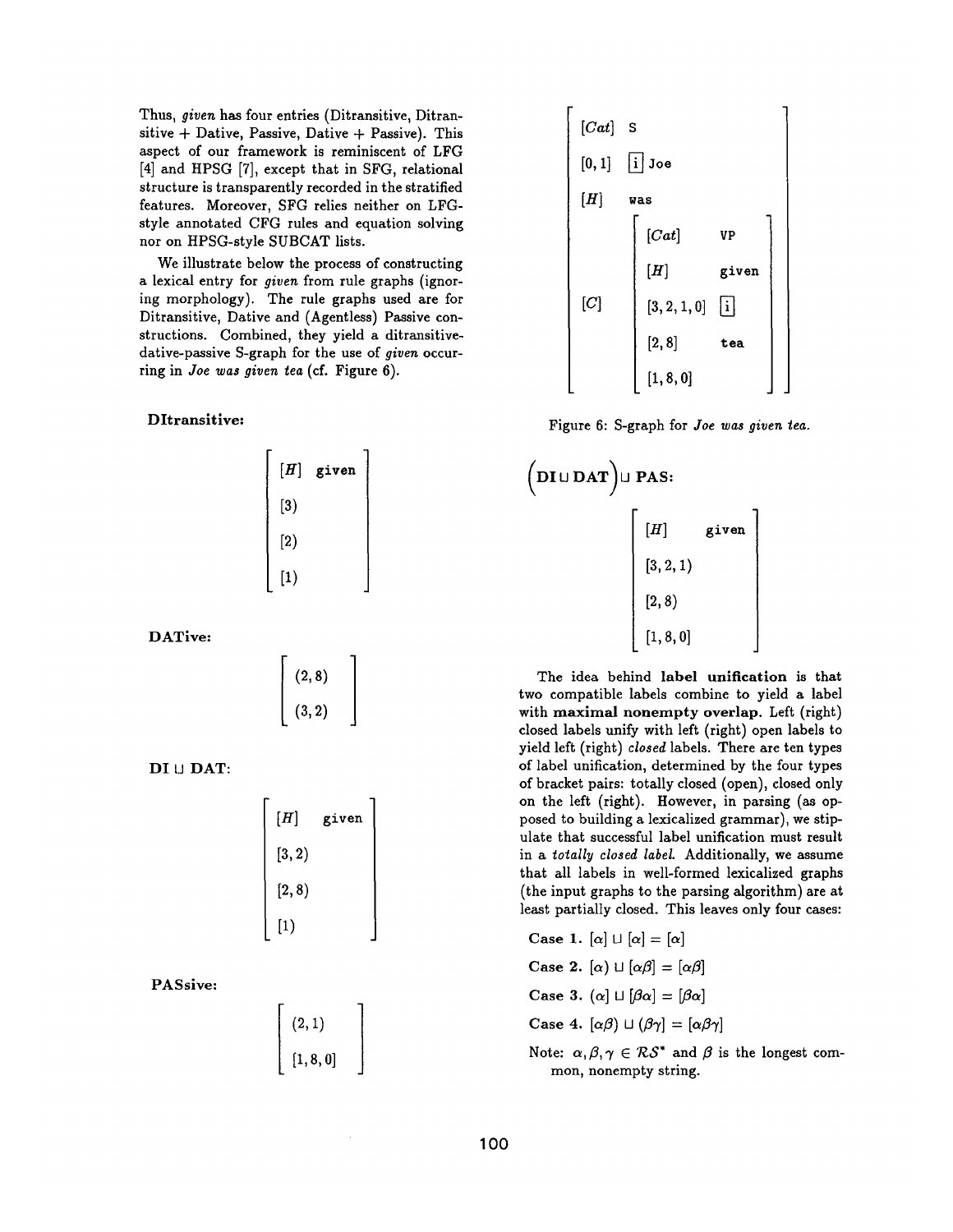The following list provides examples of each.

- 1.  $[1,0] \sqcup [1,0] = [1,0]$
- 2. [1)  $\sqcup$  [1,0] = [1,0]
- 3.  $(1,0] \sqcup [2,1,0] = [2,1,0]$
- 4.  $[2,1) \sqcup (1,0] = [2,1,0]$

Case 1 is the same as ordinary label unification under identity. Besides their roles in unifying rule-graphs, Cases 2, 3 and 4 are typically used in parsing bounded control constructions (e.g., "equi" and "raising") and extractions by means of "splicing" *Null* R-signs onto the open ends of labels and closing off the labels in the process. We note in passing that cases involving totally open labels may not result in unique unifications, e.g.,  $(1, 2) \sqcup (2, 1)$  can be either  $(2, 1, 2)$  or  $(1, 2, 1)$ . In practice, such aberrant cases seem not to arise. Label unification thus plays a central role in building a lexicalized grammar and in parsing.

## THE PARSING ALGORITHM

S-unification is like normal feature structure unification  $([1], [11])$ , except that in certain cases two arcs with distinct labels 1 and l' are replaced by a single arc whose label is obtained by unifying 1 and l'.

S-unification is implemented via the procedures Unify-Nodes, Unify-Arcs, and Unify-Sets-of-Arcs:

- 1. Unify-Nodes(n,n') consists of the steps:
	- a. Unify  $label(n)$  and  $label(n')$ , where node labels unify under identity
	- b. Unify-Sets-of-Arcs(Out-Arcs(n), Out- $Arcs(n'))$
- 2. Unify- $Arcs(A, A')$  consists of the steps:
	- a. Unify label(A) and label( $A'$ )
	- b. Unify-Nodes(target $(A)$ ,target $(A')$ )
- 3. Unify-Sets-of-Arcs $(Set_1, Set_2)$ , where  $Set_1 = \{A_j, \ldots, A_k\}$  and  $Set_2$  =  ${A_m, \ldots, A_n}$ , returns a set of arcs *Set<sub>3</sub>*, derived as follows:
	- a. For each arc  $A_i \in Set_1$ , attempt to find some arc  $A'_i \in Set_2$ , such that Step 2a of Unify-arcs $(A_i, A'_i)$  succeeds. If Step 2a succeeds, proceed to Step 2b and remove  $A'_i$  from  $Set_2$ . There are three possibilities:
- i. If no  $A'_i$  can be found,  $A_i \in Set_3$ .
- ii. If Step 2a and 2b both succeed, then Unify-arcs $(A_i, A'_i) \in Set_3$ .
- iii. If Step 2a succeeds, but Step 2b fails, then the procedure fails.
- b. Add each remaining arc in  $Set_2$  to  $Set_3$ .

We note that the result of S-unification can be a set of S-graphs. In our experience, the unification of linguistically well-formed lexical S-graphs has never returned more than one S-graph. Hence, S-unification is stipulated to fail if the result is not unique. Also note that due to the nature of label unification, the unification procedure does not guarantee that the unification of two S-graphs will be functional and thus well-formed. To insure functionality, we filter the output.

We distinguish several classes of Arc: (i) Surface Arc vs. Non-Surface, determined by absence or presence of a *Null* R-sign in a label's *last*  position; (ii) Structural Arc vs. Constraint Arc (stipulated by the grammar writer); and (iii) Relational Arc vs. Category Arc, determined by the kind of label (category arcs are atomic and have R-signs like Case, Number, Gender, etc.). The parser looks for arcs to complete that are Surface, Structural and Relational (SSR).

A simplified version of the parsing algorithm is sketched below. It uses the predicates Left-Precedence , Right-Precedence and Complete:

- 1. Precedence: Let  $Q_i = [n_i, L_i, R_i],$  F  $\in$  SSR-Out-Arcs $(n_i)$  such that *Target(F)*  $=$  Anchor(Graph(n<sub>i</sub>)), and A  $\in$  SSR-Out- $Arcs(n_i)$  be an incomplete terminal arc. Then:
	- A. Left-Precedence $(A, n_i)$  is true iff:
		- a. All surface arcs which must follow F are incomplete.
		- b. A can precede F.
		- c. All surface arcs which must both precede F and follow A are complete.
	- B. Right-Precedence $(A, n_i)$  is true iff:
		- a. All surface arcs which must precede F are complete.
		- b. A can follow F.
		- c. All surface arcs which must both follow F and precede A are complete.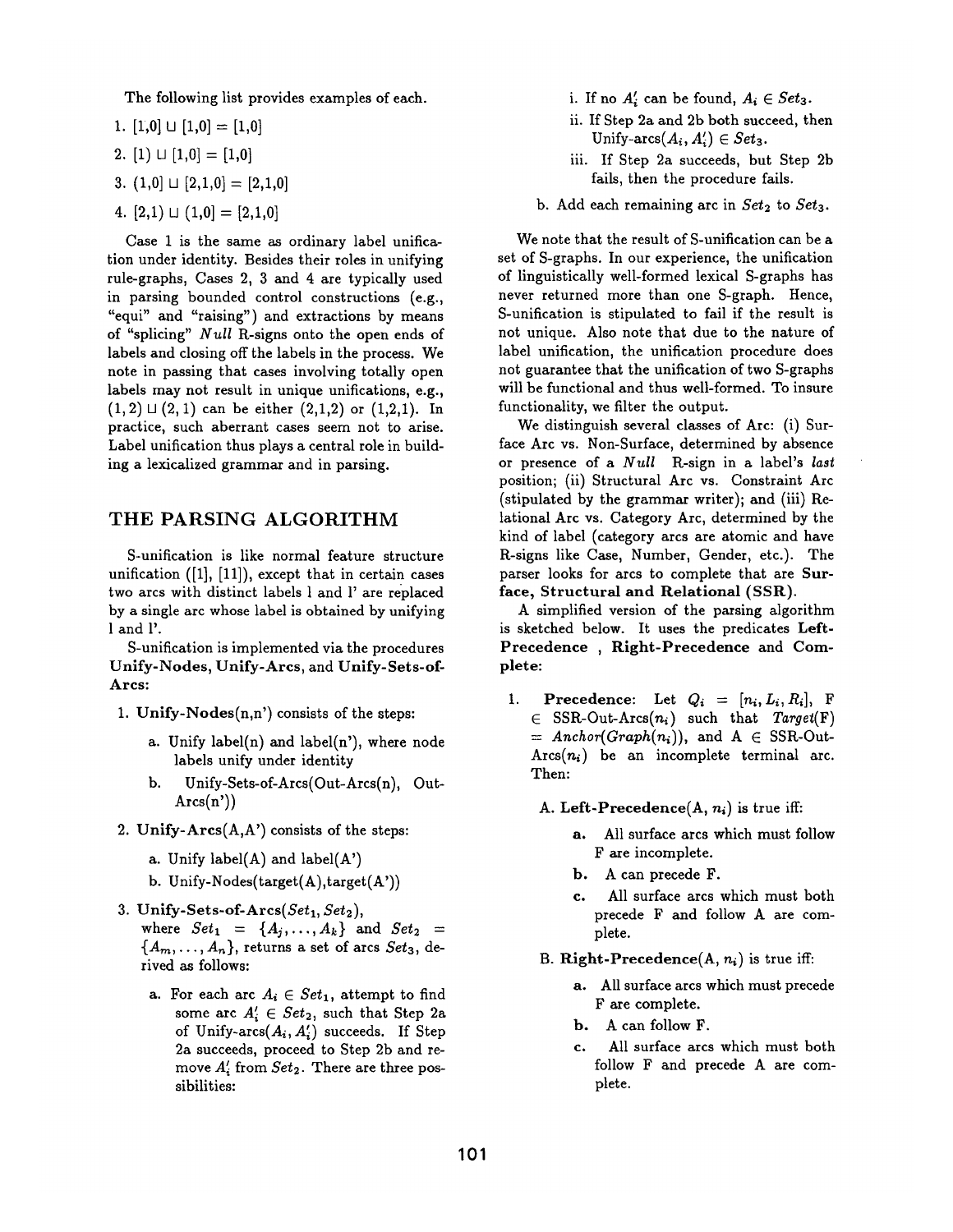2. Complete : A node is complete if it is either a lexical anchor or else has (obligatory) outgoing SSR arcs, all of which are complete. An arc is complete if its target is complete.

The algorithm is head-driven [8] and was inspired by parsing algorithms for lexicalized TAGs  $([6], [10]).$ 

#### Simplified Parsing Algorithm:

Input: A string of words  $w_1, \ldots, w_k$ .

Output: A chart containing all possible parses.

#### Method:

- **A. Initialization:** 
	- 1. Create a list of  $k$  state-sets  $S_1,\ldots, S_k$ , each empty.
	- 2. For  $c = 1, \ldots, k$ , for each  $Graph(n_i)$  of  $w_c$ , add  $[n_i, c-1, c]$ to  $S_{\mathbf{c}}$ .
- B. Completions:

For  $c = 1, ..., k$ , do repeatedly until no more states can be added to  $S_{\mathbf{c}}$ :

1. Leftward **Completion:** 

For all

$$
Q_i = [n_i, L_i, \mathbf{c}] \in S_{\mathbf{C}},
$$
  
\n
$$
Q_j = [n_j, L_j, L_i] \in S_{L_i}
$$
, such that  
\n
$$
Complete(n_j)
$$
 and  
\n
$$
A \in \text{SSR-Out-Arcs}(n_i)
$$
, such that  
\n
$$
Left-Precedence(A, n_i)
$$

 $IF$   $Unify-at-end-of-Path(n_i, n_i, A)$  $\simeq n'_i,$ 

THEN Add  $[n'_i, L_j, c]$  to  $S_c$ .

**2.**  Rightward **Completion:** 

For all  
\n
$$
Q_i = [n_i, L_i, R_i] \in S_{R_i},
$$
\n
$$
Q_j = [n_j, R_i, c] \in S_c \text{ such that}
$$
\n
$$
Complete(n_j), \text{ and}
$$
\n
$$
A \in \text{SSR-Out-Arcs}(n_i), \text{ such that}
$$
\n
$$
Right-Precdence(A, n_i)
$$

 $IF$   $Unify-at-end-of-Path(n_i, n_j, A)$  $\simeq n'_i,$ THEN Add  $[n'_i, L_i, c]$  to  $S_c$ .

To illustrate, we step through the chart for *John seemed ill (* cf. Figure 7). In the string 0 *John 1 seemed 2 ill 3,* where the integers represent string positions, each word w is associated via the lexicalized grammar with a finite set of anchored Sgraphs. For expository convenience, we will assume counterfactually that for each  $w$  there is only one S-graph  $G_w$  with root  $r_w$  and anchor w. Also in the simplified case, we assume that the anchor is always the target of an arc whose source is the root. This is true in our example, but false in general.

For each  $G_w$ ,  $r_w$  has one or more outgoing SSR arcs, the set of which we denote SSR-Out- $\text{Arcs}(r_w)$ . For each w between integers x and y in the string, the Initialization step (step A of the algorithm) adds  $[n_w, x, y]$  to state set y. We denote state Q in state-set  $S_i$  as state i:Q. For an input string  $\omega = w_1, \ldots, w_n$ , initialization creates n state-sets and for  $1 \leq i \leq n$ , adds states  $i: Q_j, 1 \leq j \leq k$ , to  $S_i$ , one for each of the k S-graphs  $G_{w_i}$  associated with  $w_i$ . After initialization, the example chart consists of states 1:1, 2:1, 3:1.

Then the parser traverses the chart from left to right starting with state-set 1 (step B of the algorithm), using left and right completions, according to whether left or right precedence conditions are used. Each completion looks in a state-set to the *left* of  $S_c$  for a state meeting a set of conditions. In the example, for  $c = 1$ , step B of the algorithm does not find any states in any state-set preceding  $S_1$  to test, so the parser advances c to 2. A left completion succeeds with  $Q_i$  = state 2:1 =  $[n_i, 1, 2]$  and  $Q_j =$  state 1:1 =  $[n_j, 0, 1]$ . State 2:2  $=[n'_i, 0, 2]$  is added to state-set  $S_2$ , where  $n'_i =$ Unify-at-end-of-Path $(n_i, n_j, [0, 1])$ . Label  $[0, 1)$  is closed off to yield  $[0, 1]$  in the output graph, since no further R-signs may be added to the label once the arc bearing the label is complete.

The precedence constraints are interpreted as strict partial orders on the sets of outgoing SSR arcs of each node (in contrast to the totally ordered lexicalized TAGs). Arc [0, 1) satisfies leftprecedence because: (i) [0, 1) is an incomplete terminal arc, where a terminal arc is an SSR arc, the target of which has no incomplete outgoing surface arcs; (ii) all surface arcs (here, only [C]) which must follow the [H] arc are incomplete; (iii)  $[0 1)$  can precede  $[H]$ ; and (iv) there are no (incomplete) surface arcs which must occur *between* [0 1) and [H]. (We say *can* in (iii) because the parser accomodates variable word order.)

The parser precedes to state-set  $S_3$ . A right completion succeeds with  $Q'_{i}$  = state 2:2 = [n'<sub>i</sub>, 0, 2] and  $Q'_{j}$  = state 3:1 =  $[n'_{j}, 2, 3]$ . State 3:2 =  $[n''_i, 0, 3]$  is added to state set  $S_3$ ,  $n''_i =$  Unify-at-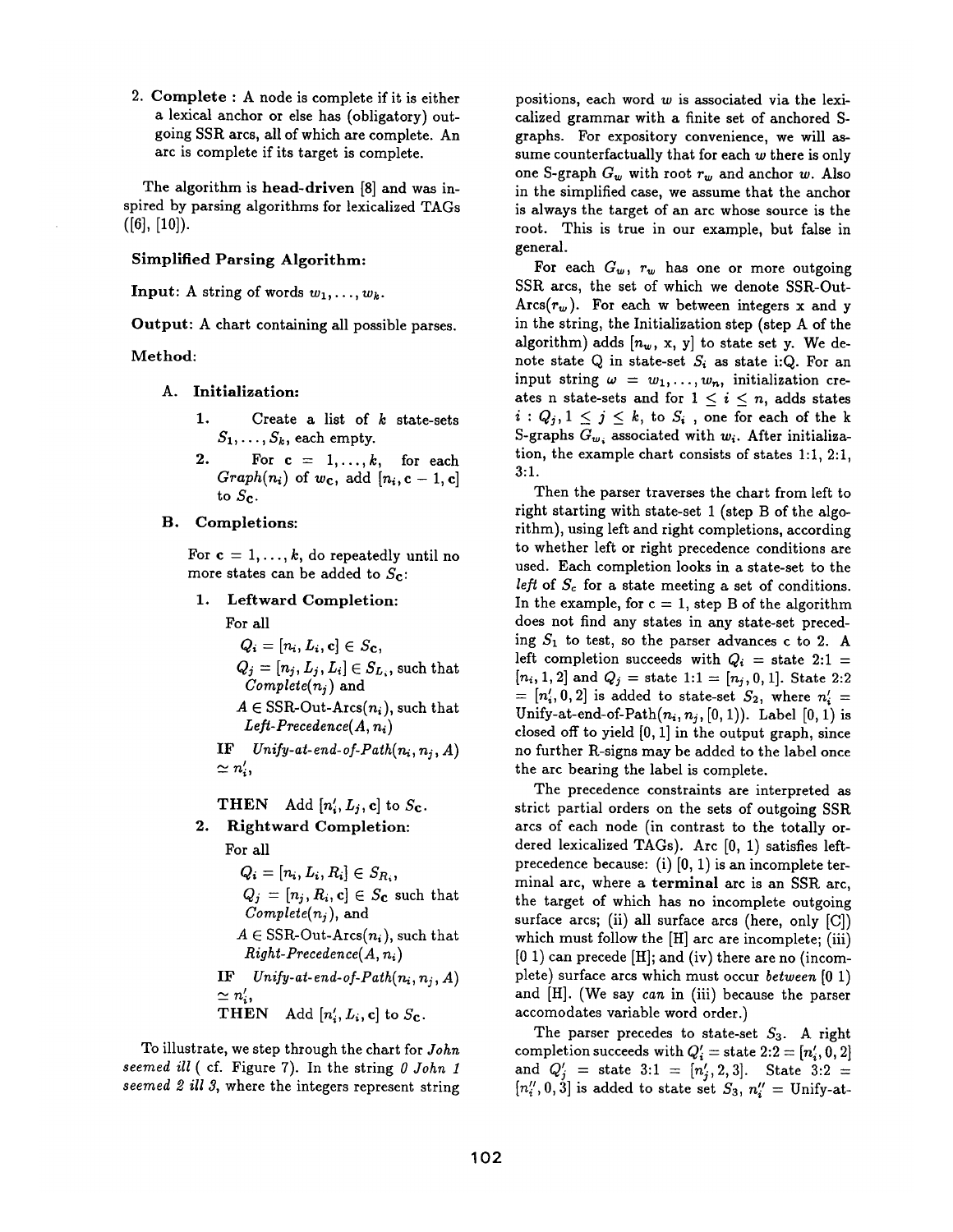

Figure 7: Chart for *John seemed ill.* 

end-of-Path $(n'_i, n'_j, [\text{C}])$ . State 3:2 is a successful parse because  $n''_i$  is complete and spans the entire input string.

To sum up: a completion finds a state  $Q_i$  =  $[n_i, L_i, R_i]$  and a state  $Q_j = [n_j, L_j, R_j]$  in adjacent state-sets  $(L_i = R_j \text{ or } R_i = L_j)$  such that  $n_i$  is *incomplete* and  $n_j$  is *complete*. Each successful completion completes an arc  $A \in SSR-Out$ - $\text{Arcs}(n_i)$  by unifying  $n_i$  with the target of A. Left completion operates on a state  $Q_i = [n_i, L_i, c]$ in the current state-set  $S_c$  looking for a state  $Q_j = [n_j, L_j, L_i]$  in state-set  $S_L$ , to complete some arc  $A \in \text{SSR-Out-Arcs}(n_i)$ . Right completion is the same as left completion except that the roles of the two states are reversed: in both cases, success adds a new state to the current state-set  $S_c$ . The parser completes arcs first leftward from the anchor and then rightward from the anchor.

# CONCLUDING REMARKS

The algorithm described above is simpler than the one we have implemented in a number of ways. We end by briefly mentioning some aspects of the



Figure 9: Example: What

general algorithm.

Optional Arcs: On encountering an optional arc, the parser considers two paths, skipping the optional arc on one and attempting to complete it on the other.

Constraint Arcs These are reminiscent of LFG constraint equations. For a parse to be good, each constraint arc must unify with a structural arc.

Multi-tiered S-graphs: These are S-graphs having a *non-terminal* incomplete arc I (e.g., the [LOC] arc in Figure 8. Essentially, the parser searches I depth-first for incomplete terminal arcs to complete.

Pseudo-R-signs: These are names of sets of R-signs. For a parse to be good, each pseudo-Rsign must unify with a member of the set it names.

Extractions: Our approach is novel: it uses pseudo-R-signs and multirooted S-graphs, illustrated in Figure 9, where p is the *primary* root and d, the *dangling* root, is the source of a "slashed arc" with label of the form  $(b, /]$  (b a pseudo-R-sign). Since well-formed final parses must be